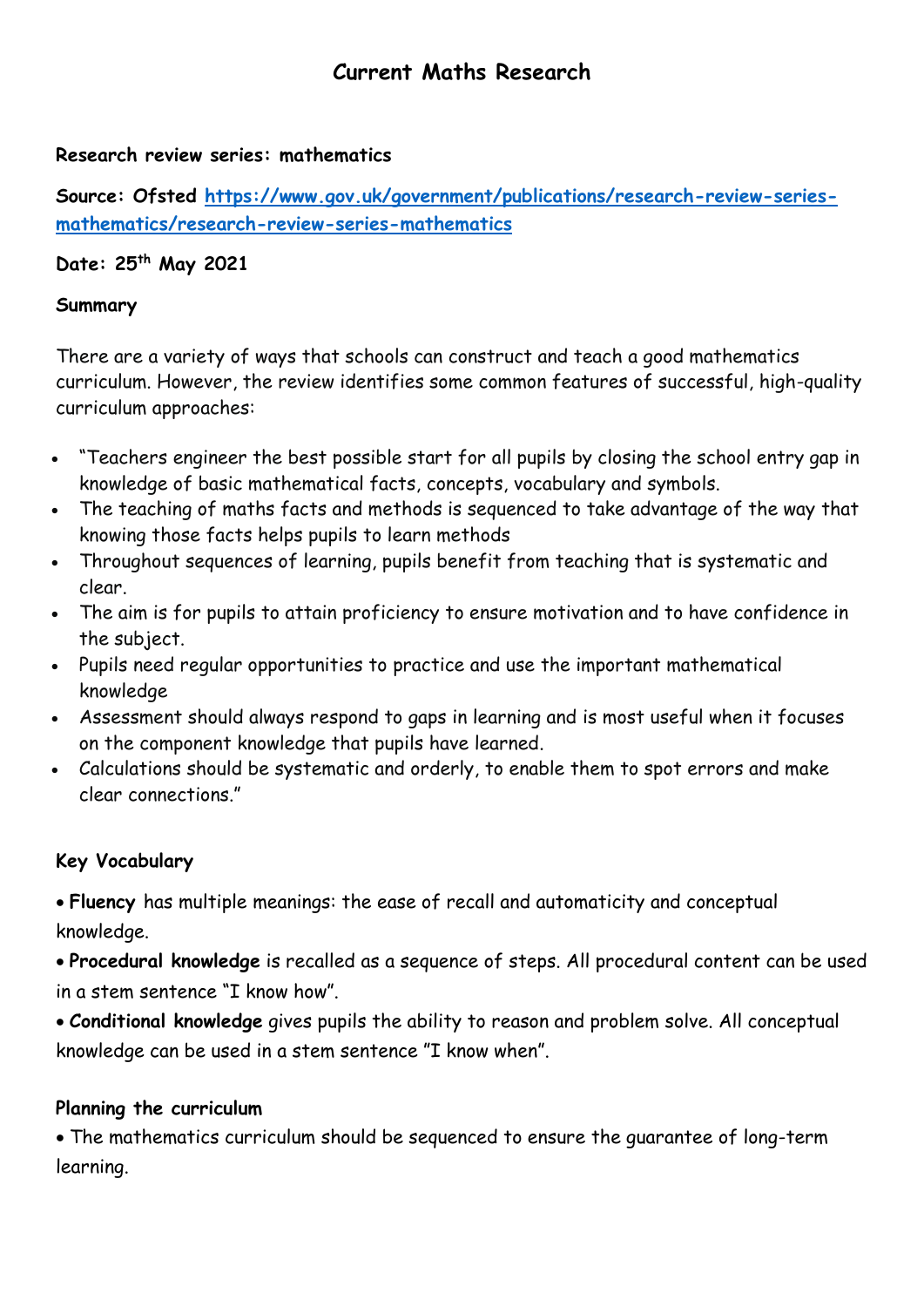All strategies for problem solving should only be taught once fluency has been achieved. Problem-solving strategies are best taught once pupils can 'recall and deploy facts and methods with speed and accuracy'.

 New content should 'draw on and make links with' previously acquired knowledge following a carefully sequenced curriculum that is 'intelligently designed'.

 Before more complex strategies are taught, pupils should be confident using the linked facts and methods that form the strategy's 'building blocks'.

 Foundational success in maths underpins maths positivity and leads to improved results. Ensuring that pupils acquire 'core mathematical knowledge' will allow them to start to experience success and therefore begin to associate maths with 'enjoyment and motivation'.

 Early curriculum emphasis on core facts and concepts is key to closing the gaps in knowledge. Teachers should help pupils to develop 'automatic recall' of key concepts to prevent their working memory from becoming overloaded.

 Striving for equity in your curriculum means better outcomes for all. Wherever possible goals should be to keep all pupils learning together as it raises the bar for the lower attainers. Pupils should not be rushed through a topic and some may need more time than others. The curriculum should be adapted to meet he needs of *all* learners.

"Pupils with SEND benefit hugely from explicit, systematic instruction and systematic rehearsal of declarative and procedural knowledge."

Where maths interventions are required one to one teaching is consistently shown to be one of the most effective methods of accelerating learning and filling in gaps provided it is fully personalised to the individual's needs and prior knowledge.

Teach problem solving explicitly and in context

Strategies for problem-solving should be topic specific and can therefore be planned into the sequence of lessons as part of the wider curriculum. Pupils who are already confident with the foundational skills may benefit from a more generalised process involving identifying relationships and weighing up features of the problem to process the information.

Open-ended problem solving tasks do not necessarily mean that the activity is the 'ideal means of acquiring proficiency'. Open ended problem-solving activities – while enjoyable – may not necessarily lead to improved results. Worked examples, careful questioning and constructing visual representations can help pupils to convert information embedded in a problem into mathematical notation.

Look at the quality and quantity of topic consolidation and low stakes assessments

Teachers should plan frequent, low-stakes assessments throughout the 'learning journey' to help pupils prepare for assessments that focus on what pupils have actually learnt.

Using low stakes testing to ensure that pupils are well-prepared for assessments will not only increase knowledge retention, but also improve pupils confidence in maths.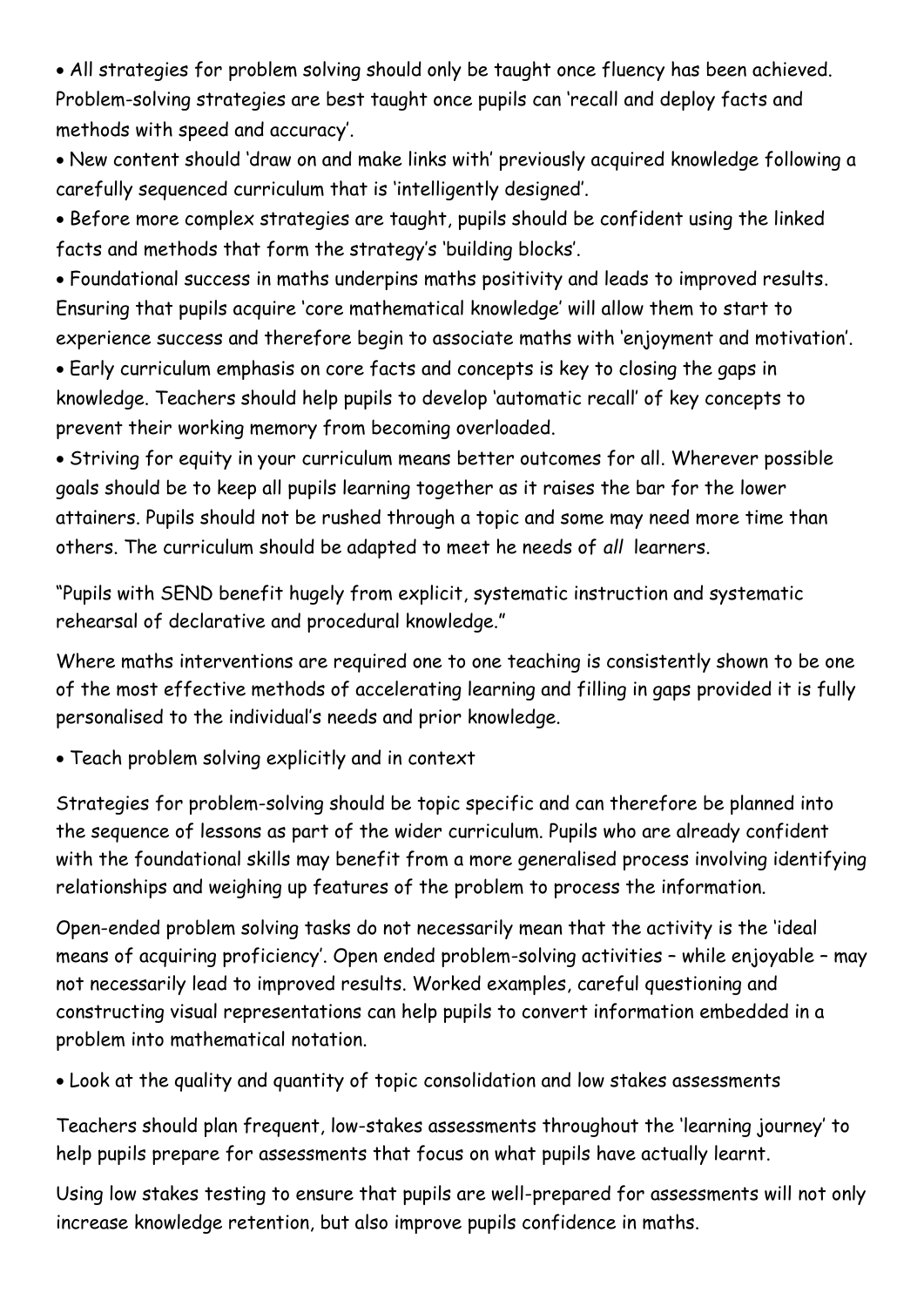Using lessons to incorporate timed testing can help pupils to develop fluency and give teachers the reassurance that 'pupils are not reliant on derivation' to calculate their answers.

By planning assessments to 'engineer proficiency' and promote success, pupils can see tests as 'moments to shine' and even look forward to them.

School-wide systems are best for pupil progress and teacher development

There can be a place for 'messy experimental workings', but through teachers modelling and planned opportunities to rehearse well-structured methods, they can provide opportunities for pupils to learn how to be 'systematic, logical and accurate when applying taught facts, methods and strategies'.

**Source:** NCETM (National Centre for Excellence in the Teaching of Mathematics)

# **Date:** August 2018

### **Summary:**

- The central idea of teaching with variation is to highlight the essential features through varying the non-essential.
- Place emphasis on 'what is' and 'what is not'
- Variation is not the same as variety careful attention needs to be paid to what aspects are being varied and for what purpose.

# **Source:** Cambridge Maths Hub – Procedural Variation

#### **Date:** 2018

# **Summary:**

- People are naturally curious, but we are not naturally good thinkers; unless the cognitive conditions are right, we will avoid thinking.
- Variety is pick and mix and most practice will contain variety. Whereas variation, means there has been a careful choice of what to vary and what that variation will draw attention to.
- Conceptual variation draws attention to what something is and what something is not. For example: a triangle and not a triangle.
- Procedural variation
	- o Is dynamic and shows how to move from one aspect to another and the relationship between the two.
	- o It will focus on the relationships and not just the procedure.
	- o Enables children to make connections between problems, using one to solve the next.